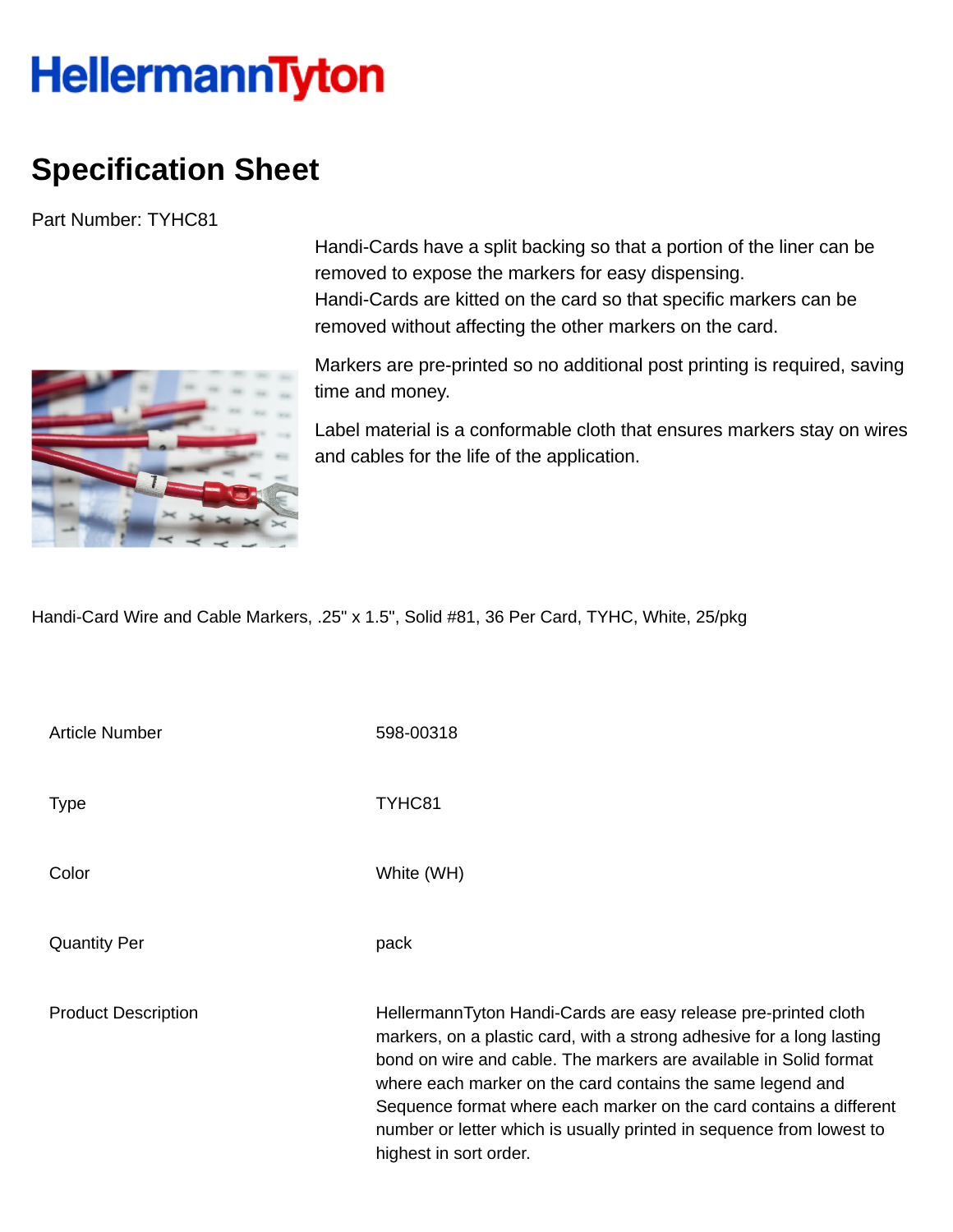| <b>Short Description</b>               | Handi-Card Wire and Cable Markers, .25" x 1.5", Solid #81, 36 Per<br>Card, TYHC, White, 25/pkg |
|----------------------------------------|------------------------------------------------------------------------------------------------|
| <b>Global Part Name</b>                | TYHC81-TYHC-WH                                                                                 |
|                                        |                                                                                                |
| Length L (Imperial)                    | 1.5                                                                                            |
| Length L (Metric)                      | 38.1                                                                                           |
| Width W (Imperial)                     | 0.25                                                                                           |
| Width W (Metric)                       | 6.35                                                                                           |
| <b>Bundle Diameter Min (Imperial)</b>  | .10                                                                                            |
| <b>Bundle Diameter Min (Metric)</b>    | 2.54                                                                                           |
| <b>Bundle Diameter Max (Imperial)</b>  | .375                                                                                           |
| <b>Bundle Diameter Max (Metric)</b>    | 9.52                                                                                           |
| Height H (Imperial)                    | 1.25                                                                                           |
| Height H (Metric)                      | 31.75                                                                                          |
| <b>Outside Diameter Max (Imperial)</b> | .290                                                                                           |
| <b>Outside Diameter Min (Metric)</b>   | 3.40                                                                                           |
| <b>Outside Diameter Min (Imperial)</b> | .130                                                                                           |